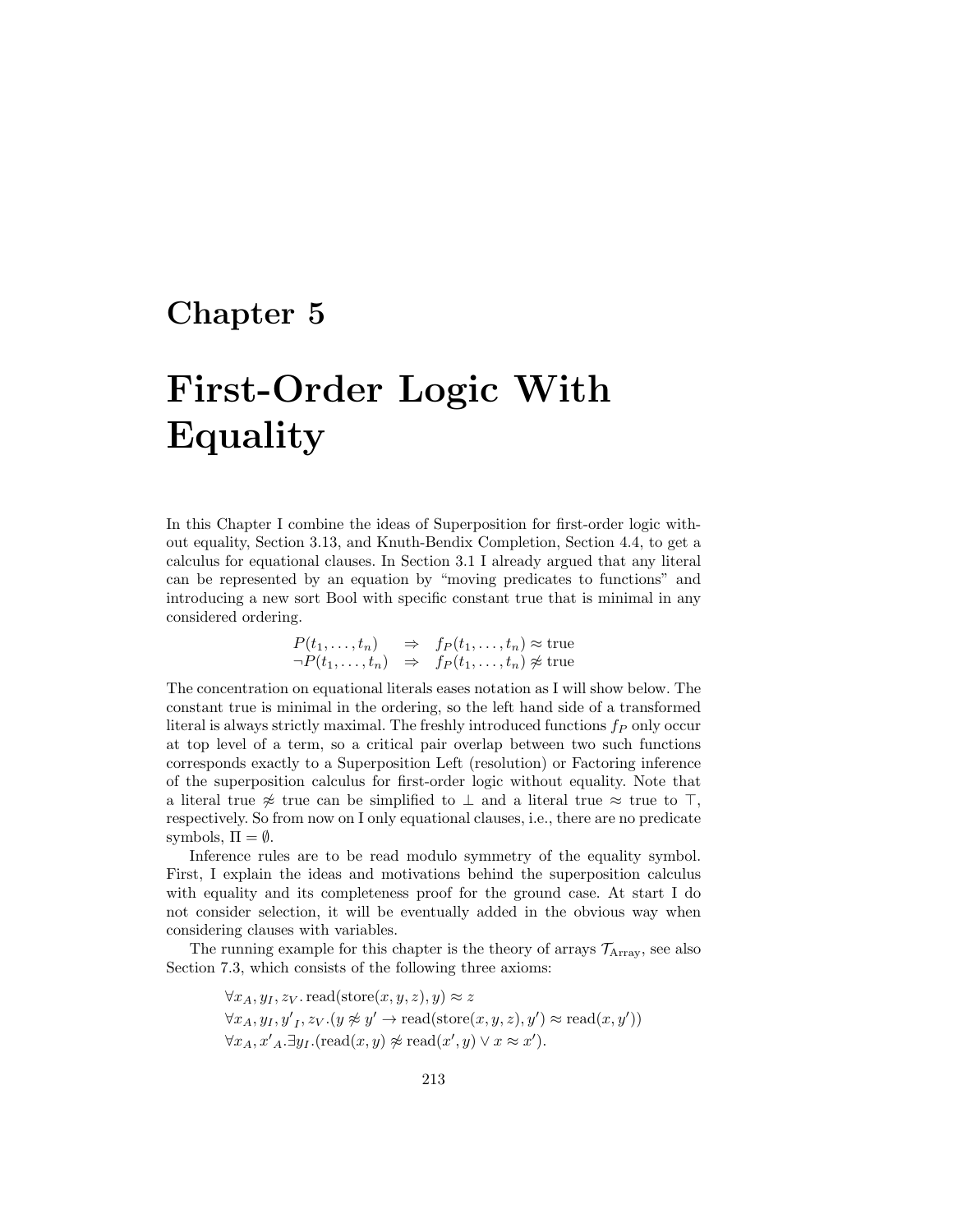The goal is to decide for an additional set of ground clauses  $N$  over the above signature plus further constants of the three different sorts, whether  $\mathcal{T}_{Array}$  $N$  is satisfiable. I will show that superposition can be turned into a decision procedure for this problem, following [?]. The superposition calculus including some array specific refinements, will always terminate on a clause set  $\mathcal{T}_{Array} \cup N$ . This results in an alternative decision procedure compared to the instantiationbased procedures used in the SMT (Satisfiability Modulo Theories) context, see Section 7.3.

#### 5.1 Ground Superposition

The idea of the superposition calculus without equality was to restrict inferences to maximal literals, Section 3.13. Knuth-Bendix completion considers critical pairs between maximal sides of equations, Section 4.4. Superposition on equational clauses combines the two restrictions: inferences are between maximal left hand sides of maximal literals in the respective clauses. Since all considered orderings are total on ground terms, they maximality conditions can be stated positively.

The ground inference rules corresponding to Knuth-Bendix critical pair computation generalized to clauses. Superposition Left on first-order logic without equality is generalized to equational clauses an inferences below top atom positions. Then the ordering construction of Definition 3.12.1 is lifted to equational clauses. The multiset  $\{s, t\}$  is assigned to a positive literal  $s \approx t$ , the multiset  $\{s, s, t, t\}$  is assigned to a negative literal  $s \not\approx t$ . The *literal ordering*  $\succ_L$  compares these multisets using the multiset extension of  $\succ$ . The *clause ordering*  $\succ_C$  compares clauses by comparing their multisets of literals using the multiset extension of  $\succ_L$ . Eventually  $\succ$  is used for all three orderings depending on the context.

Superposition Left  $(N \oplus \{D \lor t \approx t', C \lor s[t] \not\approx s'\}) \Rightarrow_{\text{SUPE}}$  $(N \cup \{D \vee t \approx t', C \vee s[t] \not\approx s'\} \cup \{D \vee C \vee s[t'] \not\approx s'\})$ 

where  $t \approx t'$  is strictly maximal and  $s \not\approx s'$  are maximal in their respective clauses,  $t > t'$ ,  $s > s'$ 

Superposition Right  $(N \oplus \{D \lor t \approx t', C \lor s[t] \approx s'\}) \Rightarrow_{\text{SUPE}}$  $(N \cup \{D \vee t \approx t', C \vee s[t] \approx s'\} \cup \{D \vee C \vee s[t'] \approx s'\})$ 

where  $t \approx t'$  and  $s \approx s'$  are strictly maximal in their respective clauses,  $t \succ t'$ ,  $s \succ s'$ 

The two rules are not yet sufficient to obtain completeness. There is no rule corresponding to Factoring and there is no way to apply reflexivity of equality, i.e., refute negative equations. The latter is solved by the below rule Equality Resolution.

Equality Resolution  $(N \oplus \{C \lor s \not\approx s\}) \Rightarrow_{\text{SUPE}} (N \cup \{C \lor s \not\approx s\} \cup \{C\})$ where  $s \not\approx s$  is maximal in the clause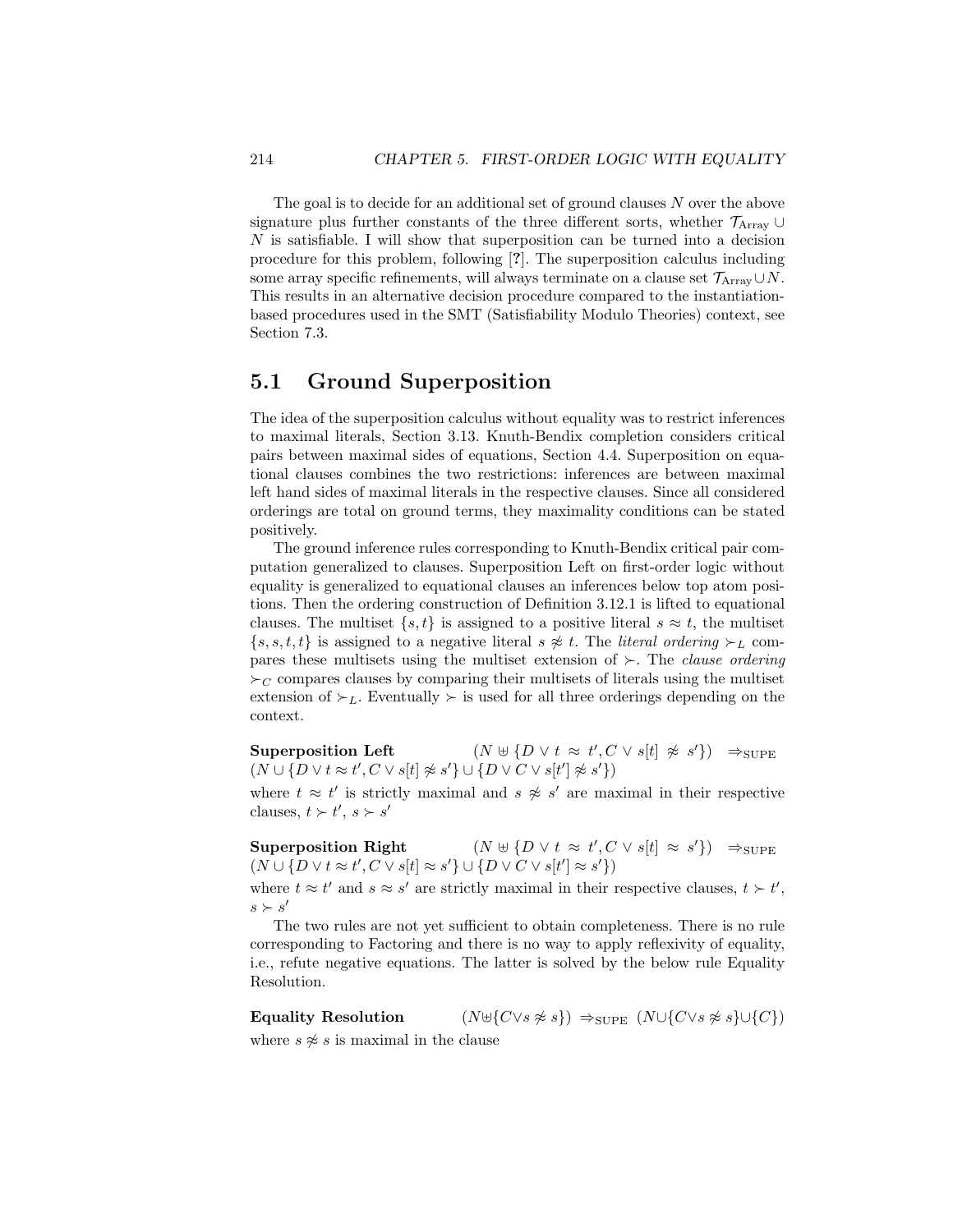Similar to Factoring on ground clauses, Equality Resolution is also a simplification on ground clauses, i.e., the parent clause becomes redundant with respect to the result of the derivation step. Once Equality Resolution is lifted to clauses with variables this is no longer the case, because the applied substitution may instantiate further literals in C.

It turns out that a direct adaption of the Factoring rule from superposition for first-order logic without equality is not sufficient for completeness. This becomes obvious in the context of the model construction. Basically, for the model construction the same ideas as in the completeness proof for superposition without equality apply, see Section 3.13. However, a Herbrand interpretation does not work for equality: the equality symbol  $\approx$  must be interpreted by equality in the interpretation. The solution is to define a set  $E$  of ground equations and take  $T(\Sigma, \emptyset)/E = T(\Sigma, \emptyset)/\approx_E$  as the universe. Then two ground terms s and t are equal in the interpretation if and only if  $s \approx_E t$ . If E is a terminating and confluent rewrite system  $R$ , then two ground terms  $s$  and  $t$  are equal in the interpretation, if and only if  $s \downarrow_R t$ .

Now the problem with the standard factoring rule is that in the completeness proof for the superposition calculus without equality, the following property holds: if  $C = C' \vee A$  with a strictly maximal atom A is false in the current interpretation  $N_C$  with respect to some clause set, see Definition 3.12.5, then adding  $A$  to the current interpretation cannot make any literal in  $C'$  true. This does not hold anymore in the presence of equality. Let  $b \succ c \succ d$ . Assume that the current rewrite system (representing the current interpretation) contains the rule  $c \to d$ . Now consider the clause  $b \approx c \vee b \approx d$  where  $b \approx c$  is strictly maximal. A further needed inference rule to deal with clauses of this kind, is the below Equality Factoring rule, a generalization of the non-equational Factoring rule.

Equality Factoring  $(N \oplus \{C \vee s \approx t' \vee s \approx t\}) \Rightarrow$ SUPE  $(N \cup \{C \vee s \approx t\})$  $t' \vee s \approx t \} \cup \{ C \vee t \not\approx t' \vee s \approx t' \})$ 

where  $s \succ t'$ ,  $s \succ t$  and  $s \approx t$  is maximal in the clause

### 5.2 Superposition

The lifting from the ground case to the first-order case with variables is then identical to the case of superposition without equality: identity is replaced by unifiability, the mgu is applied to the resulting clause, and  $\succ$  is replaced by  $\hat{\chi}$ . In addition, as in Knuth-Bendix completion, overlaps at or below a variable position are not considered. The consequence is that there are inferences between ground instances  $D\sigma$  and  $C\sigma$  of clauses D and C which are not ground instances of inferences between  $D$  and  $C$ . Such inferences have to be treated in a special way in the completeness proof and will be shown to be obsolete.

Until now I mostly described the ideas behind the superposition calculus and its completeness proof. Now, precise definitions and proofs will be given.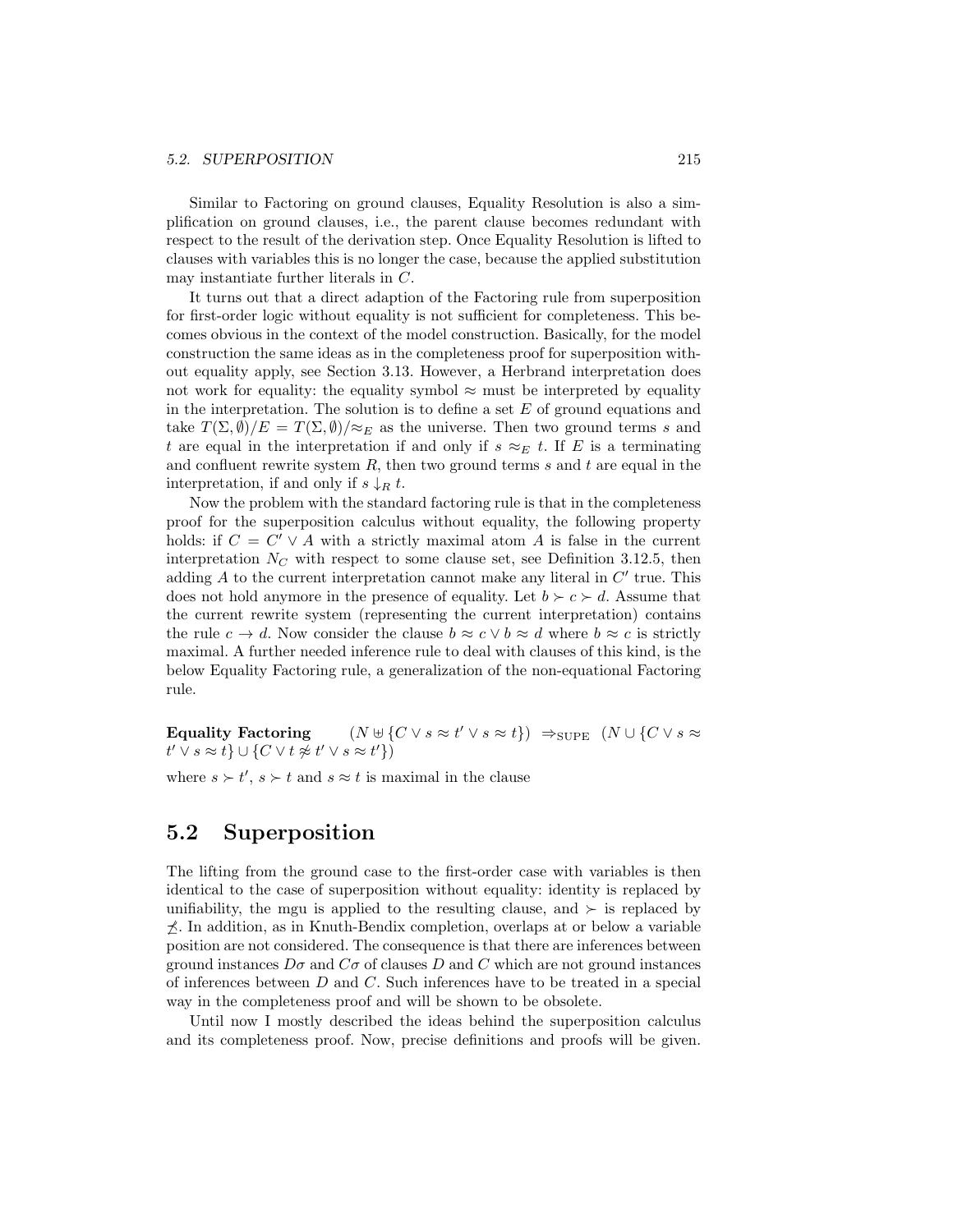Inference rules are applied with respect to the commutativity of equality  $\approx$ . Selection of negative literals is considered as well.

Superposition Right  $\langle C \vee s[u] \approx s' \rangle \Rightarrow$ SUPE  $(N \cup \{D \vee t \approx t', C \vee s[u] \approx s'\} \cup \{(D \vee C \vee s[t'] \approx s')\sigma\})$ 

where  $\sigma$  is the mgu of t, u, u is not a variable to  $\not\preceq t'\sigma$ , so  $\not\preceq s'\sigma$ ,  $(t \approx t')\sigma$ strictly maximal in  $(D \vee t \approx t')\sigma$ , nothing selected and  $(s \approx s')\sigma$  maximal in  $(C \vee s \approx s')\sigma$  and nothing selected

Superposition Left  $% \left( \mathcal{A}\right)$  $\langle C \vee s[u] \not\approx s' \rangle$   $\Rightarrow_{\text{SUPE}}$  $(N \cup \{D \vee t \approx t', C \vee s[u] \not\approx s'\} \cup \{(D \vee C \vee s[t'] \not\approx s')\sigma\})$ 

where  $\sigma$  is the mgu of t, u, u is not a variable to  $\not\preceq t'\sigma$ , so  $\not\preceq s'\sigma$ ,  $(t \approx t')\sigma$ strictly maximal in  $(D \vee t \approx t')\sigma$ , nothing selected and  $(s \not\approx s')\sigma$  maximal in  $(C \vee s \not\approx s')\sigma$  or selected

Equality Resolution  $(N \oplus \{C \vee s \not\approx s'\}) \Rightarrow_{\text{SUPE}} (N \cup \{C \vee s \not\approx s'\})$  $s' \} \cup \{C\sigma\})$ 

where  $\sigma$  is the mgu of s, s',  $(s \not\approx s')\sigma$  maximal in  $(C \vee s \not\approx s')\sigma$  or selected

Equality Factoring  $(y \approx t' \vee s \approx t)$   $\Rightarrow$   $\text{supp}$   $(N \cup \{C \vee s' \approx t\})$  $t' \vee s \approx t \} \cup \{ (C \vee t \not\approx t' \vee s \approx t') \sigma \})$ 

where  $\sigma$  is the mgu of  $s, s', s' \sigma \nleq t' \sigma$ ,  $s \sigma \nleq t \sigma$ ,  $(s \approx t) \sigma$  maximal in  $(C \vee s' \approx t')$  $t' \vee s \approx t$ ) $\sigma$  and nothing selected

Proving soundness of the rules is not difficult, completeness, however, requires a non-trivial proof.

Theorem 5.2.1 (Superposition Soundness). All inference rules of the superposition calculus are *sound*, i.e., for every rule  $N \oplus \{C_1, \ldots, C_n\} \Rightarrow N \cup$  $\{C_1, ..., C_n\} \cup \{D\}$  it holds that  $\{C_1, ..., C_n\} \models D$ .

The notion of redundancy does not change, i.e., a clause is redundant if it is implied by smaller clauses.

**Definition 5.2.2** (Abstract Redundancy). A clause C is redundant with respect to a clause set N if for all ground instances  $C\sigma$  there are clauses  $\{C_1, \ldots, C_n\} \subseteq$ N with ground instances  $C_1\tau_1, \ldots, C_n\tau_n$  such that  $C_i\tau_i \prec C\sigma$  for all i and  $C_1\tau_1,\ldots,C_n\tau_n\models C\sigma.$ 

Given a set N of clauses  $red(N)$  is the set of clauses redundant with respect to  $N$ .

**Definition 5.2.3** (Saturation). A clause set  $N$  is *saturated up to redundancy* if for every derivation  $N \setminus \text{red}(N) \Rightarrow_{\text{SUPE}} N \cup \{C\}$  it holds  $C \in (N \cup \text{red}(N)).$ 

For a set E of ground equations,  $T(\Sigma, \emptyset)/E$  is an E-interpretation (or Ealgebra) with universe  $\{[t] | t \in T(\Sigma, \emptyset)\}$ . Then for every ground equation  $s \approx t$ ,  $T(\Sigma, \emptyset)/E \models s \approx t$  holds if and only if  $s \leftrightarrow^*_{E} t$ , see Theorem 4.1.11. In particular,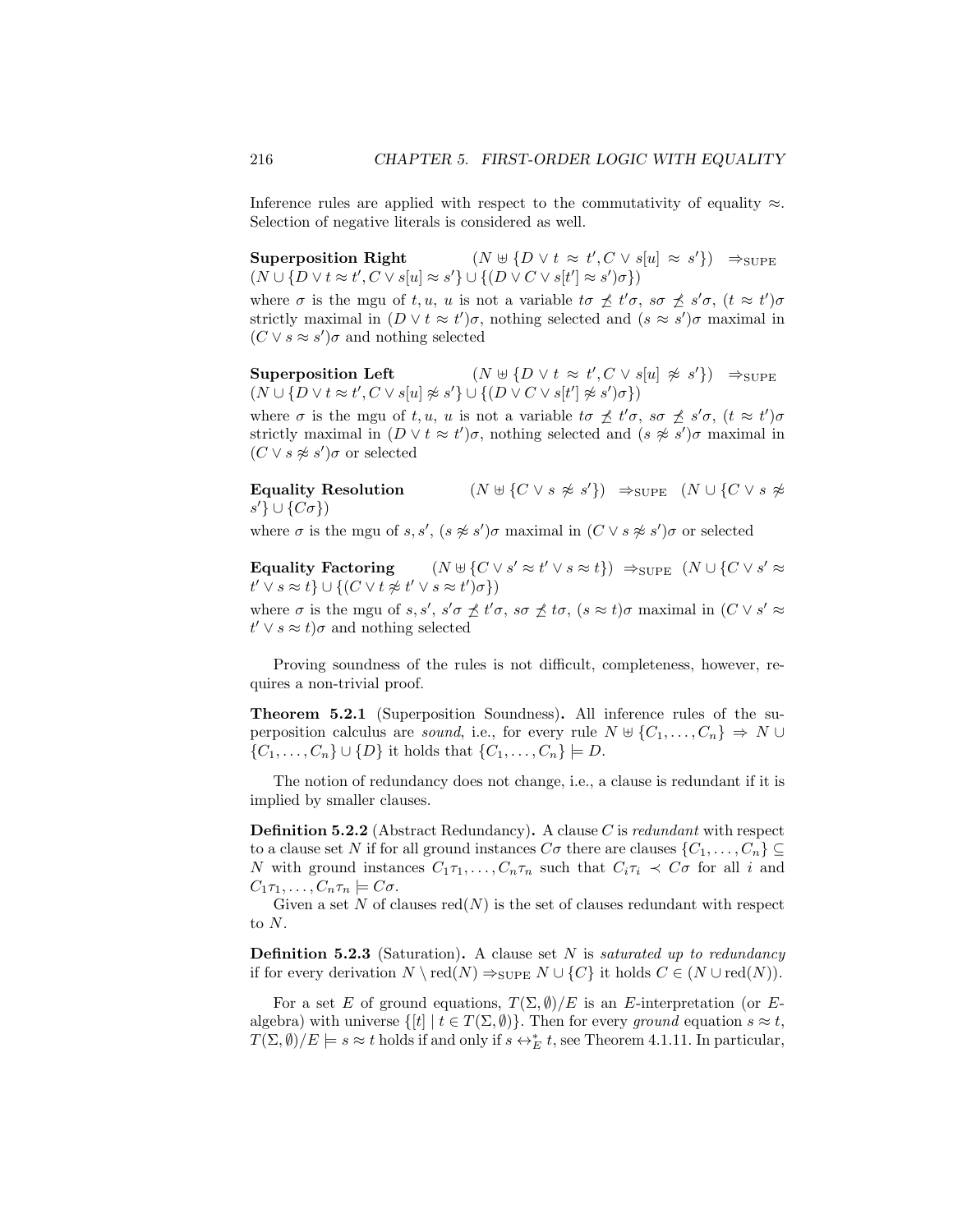if E is a convergent set of rewrite rules R and  $s \approx t$  is a ground equation, then  $T(\Sigma, \emptyset)/R \models s \approx t$  if and only if  $s \downarrow_R t$ . An equation or clause is valid (or true) in R if and only if it is true in  $T(\Sigma, \emptyset)/R$ .

**Definition 5.2.4** (Partial Model Construction). Given a clause set  $N$  and an ordering  $\succ$  a (partial) model  $N_{\mathcal{I}}$  can be constructed inductively over all ground clause instances of  $N$  as follows:

$$
N_C := \bigcup_{D \prec C}^{D \in \text{grd}(\Sigma, N)} E_D
$$
\n
$$
E_D := \begin{cases}\n\{s \approx t\} & \text{if } D = D' \lor s \approx t, \\
(i) & s \approx t \text{ is strictly maximal in } D \\
(ii) & s \succ t \\
(iii) & D \text{ is false in } N_D\n\end{cases}
$$
\n
$$
E_D := \begin{cases}\n(iv) & D' \text{ is false in } N_D \cup \{s \rightarrow t\} \\
(v) & s \text{ is irreducible by } N_D \\
(vi) & \text{no negative literal is selected in } D' \\
\emptyset & \text{otherwise}\n\end{cases}
$$
\n
$$
N_{\mathcal{I}} := \bigcup_{C \in \text{grd}(\Sigma, N)} N_C
$$

where  $N_D$ ,  $N_{\mathcal{I}}$ ,  $E_D$  are also considered as rewrite systems with respect to  $\succ$ . If  $E_D \neq \emptyset$  then D is called productive.

**Lemma 5.2.5** (Maximal Terms in Productive Clauses). If  $E_C = \{s \rightarrow t\}$  and  $E_D = \{l \rightarrow r\}$ , then  $s \succ l$  if and only if  $C \succ D$ .

Corollary 5.2.6 (Partial Models are Convergent Rewrite Systems). The rewrite systems  $N_C$  and  $N<sub>\mathcal{I}</sub>$  are convergent.

*Proof.* Obviously,  $s > t$  for all rules  $s \to t$  in  $N_C$  and  $N<sub>I</sub>$ . Furthermore, it is easy to check that there are no critical pairs between any two rules: Assume that there are rules  $l \to r$  in  $E_D$  and  $s \to t$  in  $E_C$  so that l is a subterm of s. As  $\succ$ is a reduction ordering that is total on ground terms,  $l \prec s$  holds and therefore  $D \prec C$  and  $E_D \subseteq N_C$ . But then s would be reducible by  $N_C$ , contradicting condition Definition 5.2.4 (v).  $\Box$ 

**Lemma 5.2.7** (Ordering Consequences in Productive Clauses). If  $D \preceq C$  and  $E_C = \{s \to t\}$ , then  $s \succ r$  for every term r occurring in a negative literal in D and  $s \geq l$  for every term l occurring in a positive literal in D.

**Corollary 5.2.8** (Model Monotonicity True Clauses). If  $D$  is true in  $N_D$ , then D is true in  $N_{\mathcal{I}}$  and  $N_C$  for all  $C \succ D$ .

*Proof.* If a positive literal of D is true in  $N_D$ , then this is obvious. Otherwise, some negative literal  $s \not\approx t$  of D must be true in  $N_D$ , hence  $s \not\downarrow_{N_D} t$ . As the rules in  $N_{\mathcal{I}} \setminus N_D$  have left-hand sides that are larger than s and t, they cannot be used in a rewrite proof of  $s \downarrow t$ , hence  $s \downarrow_{N_C} t$  and  $s \downarrow_{N_{\mathcal{I}}} t$ .  $\Box$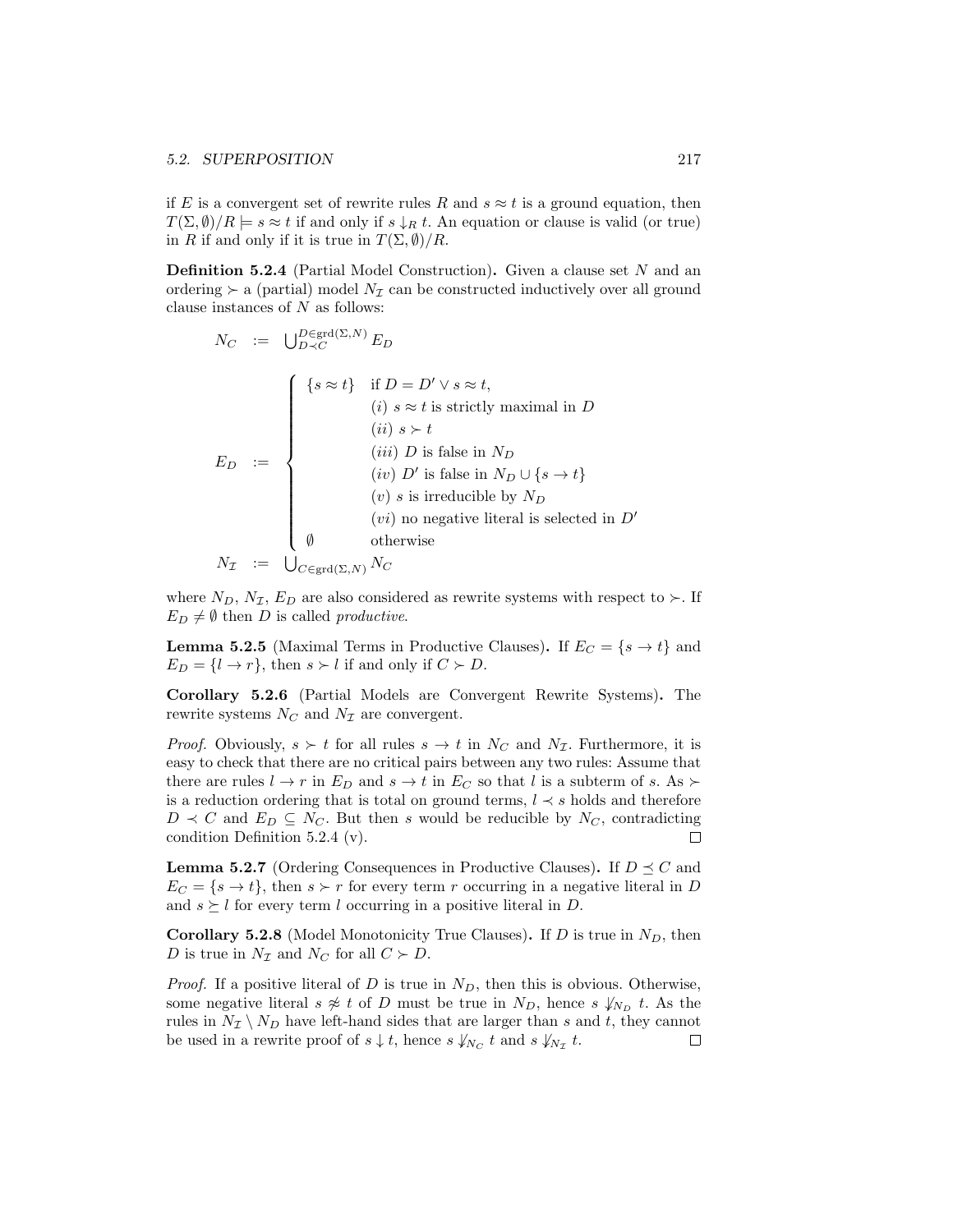**Corollary 5.2.9** (Model Monotonicity False Clauses). If  $D = D' \vee s \approx t$  is productive, then D' is false and D is true in  $N_{\mathcal{I}}$  and  $N_C$  for all  $C \succ D$ .

*Proof.* Obviously, D is true in  $N<sub>\mathcal{I}</sub>$  and  $N<sub>C</sub>$  for all  $C \succ D$ . Since all negative literals of  $D'$  are false in  $N_D$ , it is clear that they are false in  $N<sub>\mathcal{I}</sub>$  and  $N_C$ . For the positive literals  $s' \approx t'$  of D', condition Definition 5.2.4 (iv) ensures that they are false in  $N_D \cup \{s \to t\}$ . Since  $s' \preceq s$  and  $t' \preceq s$  and all rules in  $N_{\mathcal{I}} \setminus N_{D}$  have left-hand sides that are larger than  $s,$  these rules cannot be used in a rewrite proof of  $s' \downarrow t'$ , hence  $s' \downarrow_{N_C} t'$  and  $s' \downarrow_{N_{\mathcal{I}}} t'$ .  $\Box$ 

**Lemma 5.2.10** (Lifting Single Clause Inferences). Let  $C$  be a clause and let  $\sigma$  be a substitution such that  $C\sigma$  is ground. Then every equality resolution or equality factoring inference from  $C\sigma$  is a ground instance of an inference from C.

**Lemma 5.2.11** (Lifting Two Clause Inferences). Let  $D = D' \vee u \approx v$  and  $C = C' \vee [\neg] s \approx t$  be two clauses (without common variables) and let  $\sigma$  be a substitution such that  $D\sigma$  and  $C\sigma$  are ground. If there is a superposition inference between  $D\sigma$  and  $C\sigma$  where  $u\sigma$  and some subterm of  $s\sigma$  are overlapped and  $u\sigma$  does not occur in  $s\sigma$  at or below a variable position of s then the inference is a ground instance of a superposition inference from D and C.

For the below theorem and the rest of the chapter I assume that clauses are variable disjoint and unifiers are idempotent.

**Theorem 5.2.12** (Model Construction). Let  $N$  be a set of clauses that is saturated up to redundancy and does not contain the empty clause. Then for every ground clause  $C\sigma \in \text{grd}(\Sigma, N)$  it holds that:

- 1.  $E_{C\sigma} = \emptyset$  if and only if  $C\sigma$  is true in  $N_{C\sigma}$ .
- 2. If  $C\sigma$  is redundant with respect to grd( $\Sigma$ , N) then it is true in  $N_{C\sigma}$ .
- 3.  $C\sigma$  is true in  $N_{\mathcal{I}}$  and in  $N_D$  for every  $D \in \text{grd}(\Sigma, N)$  with  $D \succ C\sigma$ .

Proof. The proof does not consider selection. The proof is by induction on the clause ordering  $\succ$  and with the induction hypothesis that 1.–3. are already satisfied for all clauses in  $\text{grd}(\Sigma, N)$  that are smaller than  $C\sigma$ . Note that the "if" part of 1. is obvious from the construction and that condition 3. follows immediately from 1. and Corollaries 5.2.8 and 5.2.9. So it remains to show condition 2. and the "only if" part of 1.

(Condition 2) Case  $C\sigma$  is redundant with respect to grd $(\Sigma, N)$ : If  $C\sigma$  is redundant with respect to grd $(\Sigma, N)$ , then it follows from clauses in grd $(\Sigma, N)$  that are smaller than  $C\sigma$ . By part 3. of the induction hypothesis, these clauses are true in  $N_{C\sigma}$ . Hence  $C\sigma$  is true in  $N_{C\sigma}$ .

(Condition 1) If  $E_{C\sigma} = \emptyset$  then  $C\sigma$  is true in  $N_{C\sigma}$ .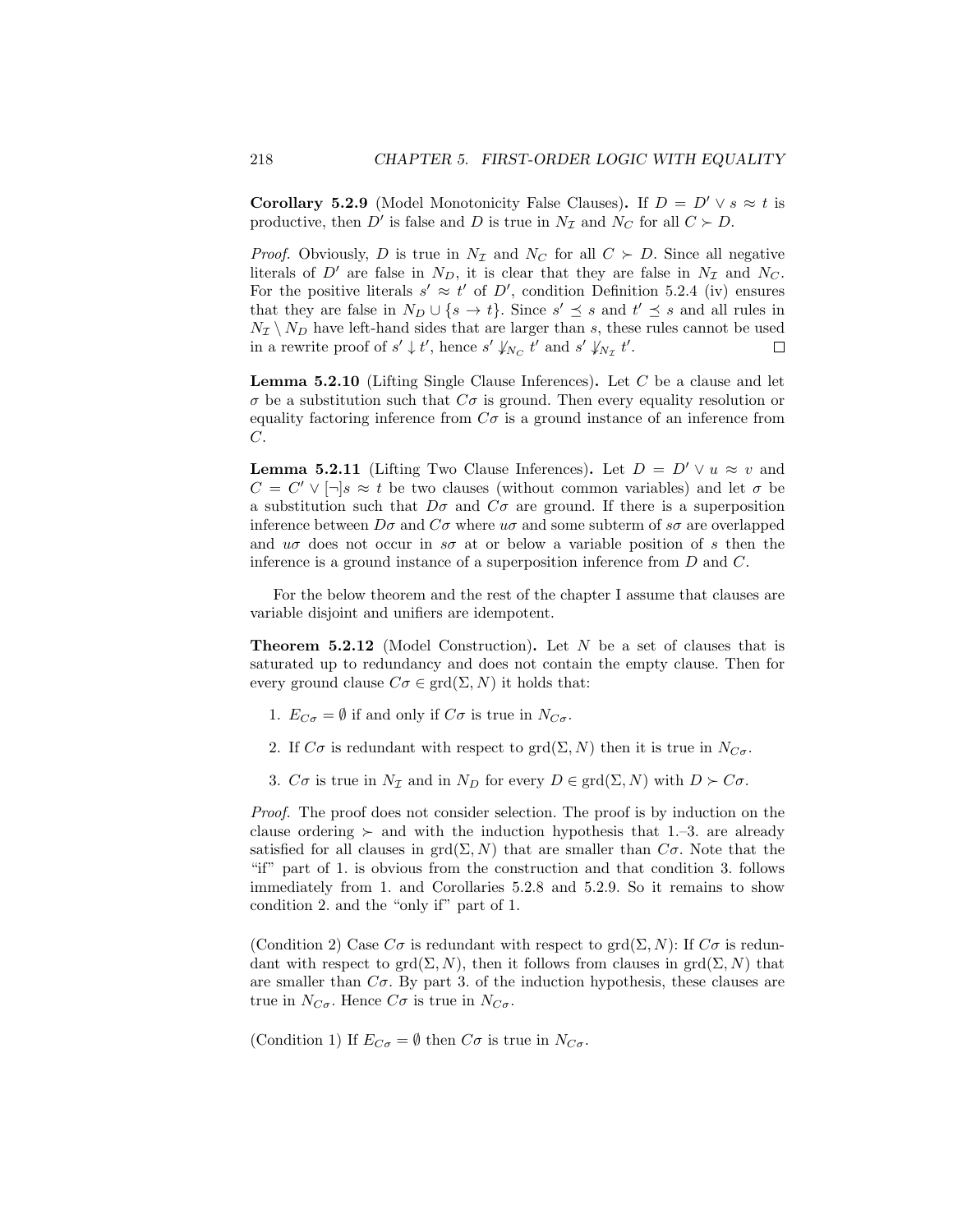(Condition 1.1) Case  $x\sigma$  is reducible by  $N_{C_{\sigma}}$ : Suppose there is a variable x occurring in C so that  $x\sigma$  is reducible by  $N_{C\sigma}$ , say  $x\sigma \rightarrow_{N_{C\sigma}} w$ . Let the substitution  $\sigma'$  be defined by  $x\sigma' = w$  and  $y\sigma' = y\sigma$  for every variable  $y \not\approx x$ . The clause  $C\sigma'$  is smaller than  $C\sigma$ . By part 3. of the induction hypothesis, it is true in  $N_{C_{\sigma}}$ . By congruence, every literal of  $C_{\sigma}$  is true in  $N_{C_{\sigma}}$  if and only if the corresponding literal of  $C\sigma'$  is true in  $N_{C\sigma}$ ; hence  $C\sigma$  is true in  $N_{C\sigma}$ .

(Condition 1.2) Case  $C\sigma$  contains a maximal negative literal: Suppose that  $C\sigma$ does not fall into Condition 2 and Condition 1.1 and that  $C\sigma = C'\sigma \vee s\sigma \not\approx s'\sigma$ , where  $s\sigma \not\approx s'\sigma$  is maximal in  $C\sigma$ . If  $s\sigma \approx s'\sigma$  is false in  $N_{C\sigma}$ , then  $C\sigma$  is clearly true in  $N_{C\sigma}$  and this part of the proof is done. So assume that  $s\sigma \approx s'\sigma$  is true in  $N_{C\sigma}$ , that is,  $s\sigma \downarrow_{N_{C\sigma}} s'\sigma$ , without loss of generality,  $s\sigma \succeq s'\sigma$ .

(Condition 1.2.1) Case  $s\sigma = s'\sigma$ : If  $s\sigma = s'\sigma$ , then there is an equality resolution inference  $N \uplus \{C'\sigma \vee s\sigma \not\approx s'\sigma\} \Rightarrow N \cup \{C'\sigma\}$ . As shown in the Lifting Lemma, this is an instance of an *equality resolution* inference  $N \oplus \{C' \vee s \not\approx s'\} \Rightarrow$  $N \cup \{C'\theta\}$  where  $C = C' \vee s \not\approx s'$  is contained in N and  $\sigma = \theta \circ \rho$ , without loss of generality,  $\theta$  is idempotent, therefore  $C'\sigma = C'\theta\rho = C'\theta\theta\rho = C'\theta\sigma$ , so  $C'\sigma$  is a ground instance of  $C'\theta$ . Since  $C\sigma$  is not redundant with respect to  $\text{grd}(\Sigma, N)$ ,  $C$  is not redundant with respect to  $N$ . As  $N$  is saturated up to redundancy, the conclusion  $C'\theta$  of the inference from C is contained in  $N \cup \text{red}(N)$ . Therefore,  $C'$ σ is either contained in grd(Σ, N) and smaller than  $C$ σ, or it follows from clauses in  $\text{grd}(\Sigma, N)$  that are smaller than itself (and therefore smaller than  $C\sigma$ ). By the induction hypothesis, clauses in grd $(\Sigma, N)$  that are smaller than  $C\sigma$  are true in  $N_{C\sigma}$ , thus  $C'\sigma$  and  $C\sigma$  are true in  $N_{C\sigma}$ .

(Condition 1.2.2) Case  $s\sigma \succ s'\sigma$ : If  $s\sigma \downarrow_{N_{C\sigma}} s'\sigma$  and  $s\sigma \succ s'\sigma$ , then  $s\sigma$  must be reducible by some rule in some  $E_{D\sigma} \subseteq N_{C\sigma}$ . Let  $D\sigma = D'\sigma \vee \sigma \approx t'\sigma$ with  $E_{D\sigma} = \{t\sigma \to t'\sigma\}$ . Since  $D\sigma$  is productive,  $D'\sigma$  is false in  $N_{C\sigma}$ . Besides, by part 2. of the induction hypothesis,  $D\sigma$  is not redundant with respect to  $\text{grd}(\Sigma, N)$ , so D is not redundant with respect to N. Note that  $t\sigma$  cannot occur in s $\sigma$  at or below a variable position of s, say  $x\sigma = w[t\sigma]$ , since otherwise  $C\sigma$ would be subject to Case 1.1 above. Consequently, the *left superposition* inference  $N \oplus \{D'\sigma \lor t\sigma \approx t'\sigma, C'\sigma \lor s\sigma[t\sigma] \not\approx s'\sigma\} \Rightarrow N \cup \{D'\sigma \lor C'\sigma \lor s\sigma[t'\sigma] \not\approx s'\sigma\}$  is a ground instance of a left superposition inference from D and C. By saturation up to redundancy, its conclusion is either contained in  $\text{grd}(\Sigma, N)$  and smaller than  $C\sigma$ , or it follows from clauses in grd $(\Sigma, N)$  that are smaller than itself (and therefore smaller than  $C\sigma$ ). By the induction hypothesis, these clauses are true in  $N_{C\theta}$ , thus  $D'\sigma \vee C'\sigma \vee s\sigma[t'\sigma] \not\approx s'\sigma$  is true in  $N_{C\sigma}$ . Since  $D'\sigma$  and  $s\sigma[t'\sigma] \not\approx s'\sigma$  are false in  $N_{C\sigma}$ , both  $C'\sigma$  and  $C\sigma$  must be true.

(Condition 1.3) Case  $C\sigma$  does not contain a maximal negative literal: Suppose that  $C\sigma$  does not fall into Cases 1.1 and 1.2. Then  $C\sigma$  can be written as  $C'\sigma$   $\vee$  $s\sigma \approx s'\sigma$ , where  $s\sigma \approx s'\sigma$  is a maximal literal of  $C\sigma$ . If  $E_{C\sigma} = \{s\sigma \to s'\sigma\}$  or  $C'\sigma$  is true in  $N_{C\sigma}$  or  $s\sigma = s'\sigma$ , then there is nothing to show, so assume that  $E_{C\sigma} = \emptyset$  and that  $C'\sigma$  is false in  $N_{C\theta}$ , without loss of generality,  $s\sigma \succ s'\sigma$ .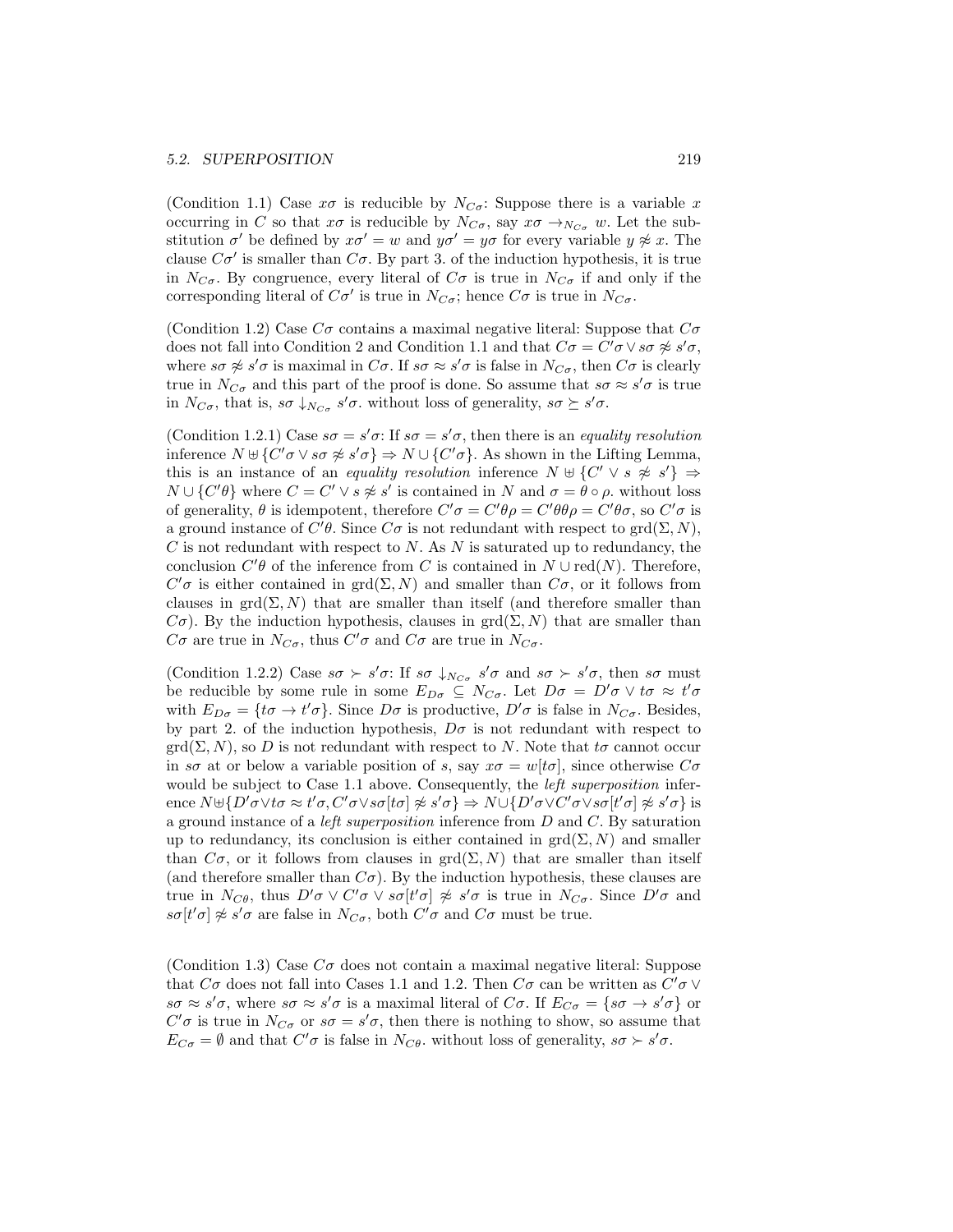(Condition 1.3.1) Case  $s\sigma \approx s'\sigma$  is maximal in  $C\sigma$ , but not strictly maximal: If  $s\sigma \approx s'\sigma$  is maximal in  $C\sigma$ , but not strictly maximal, then  $C\sigma$  can be written as  $C''\sigma \vee t\sigma \approx t'\sigma \vee s\sigma \approx s'\sigma$ , where  $t\sigma = s\sigma$  and  $t'\sigma = s'\sigma$ . In this case, there is a equality factoring inference  $N \oplus \{C''\sigma \lor t\sigma \approx t'\sigma \lor s\sigma \approx s'\sigma\} \Rightarrow N \cup \{C''\sigma \lor t'\sigma \not\approx \sigma\}$  $s'\sigma \vee t\sigma \approx t'\sigma$ . This inference is a ground instance of an inference from C. By induction hypothesis, its conclusion is true in  $N_{C\sigma}$ . Trivially,  $t'\sigma = s'\sigma$  implies  $t' \sigma \downarrow_{N_{C\sigma}} s' \sigma$ , so  $t' \sigma \not\approx s' \sigma$  must be false and  $C\sigma$  must be true in  $N_{C\sigma}$ .

(Condition 1.3.2) Case  $s\sigma \approx s'\sigma$  is strictly maximal in  $C\sigma$  and  $s\sigma$  is reducible: Suppose that  $s\sigma \approx s'\sigma$  is strictly maximal in  $C\sigma$  and  $s\sigma$  is reducible by some rule in  $E_{D\sigma} \subseteq N_{C\sigma}$ . Let  $D\sigma = D'\sigma \vee \sigma \approx t'\sigma$  and  $E_{D\sigma} = {\tau \sigma \rightarrow t'\sigma}.$ Since  $D\sigma$  is productive,  $D\sigma$  is not redundant and  $D'\sigma$  is false in  $N_{C\sigma}$ . Now proceed in essentially the same way as in Case 1.2.2: If  $t\sigma$  occurred in  $s\sigma$  at or below a variable position of s, say  $x\sigma = w[t\sigma]$ , then  $C\sigma$  would be subject to Case 1.1 above. Otherwise, the *right superposition* inference  $N \oplus \{D'\sigma \lor t\sigma \approx$  $t'\sigma$ ,  $C'\sigma\vee s\sigma[t\sigma] \approx s'\sigma$   $\Rightarrow$   $N \cup \{D'\sigma \vee C'\sigma \vee s\sigma[t'\sigma] \approx s'\sigma\}$  is a ground instance of a right superposition inference from  $D$  and  $C$ . By saturation up to redundancy, its conclusion is true in  $N_{C\sigma}$ . Since  $D'\sigma$  and  $C'\sigma$  are false in  $N_{C\sigma}$ ,  $s\sigma[t'\sigma] \approx s'\sigma$ must be true in  $N_{C_{\sigma}}$ . On the other hand,  $t_{\sigma} \approx t'_{\sigma}$  is true in  $N_{C_{\sigma}}$ , so by congruence,  $s\sigma[t\sigma] \approx s'\sigma$  and  $C\sigma$  are true in  $N_{C\sigma}$ .

(Condition 1.3.3) Case  $s\sigma \approx s'\sigma$  is strictly maximal in  $C\sigma$  and  $s\sigma$  is irreducible: Suppose that  $s\sigma \approx s'\sigma$  is strictly maximal in  $C\sigma$  and  $s\sigma$  is irreducible by  $N_{C\sigma}$ . Then there are three possibilities:  $C\sigma$  can be true in  $N_{C\sigma}$ , or  $C'\sigma$  can be true in  $N_{C\sigma} \cup \{s\sigma \to s'\sigma\}$ , or  $E_{C\sigma} = \{s\sigma \to s'\sigma\}$ . In the first and the third case, there is nothing to show. Therefore assume that  $C\sigma$  is false in  $N_{C\sigma}$  and  $C'\sigma$  is true in  $N_{C\sigma} \cup \{s\sigma \to s'\sigma\}$ . Then  $C'\sigma = C''\sigma \vee t\sigma \approx t'\sigma$ , where the literal  $t\sigma \approx t'\sigma$  is true in  $N_{C\sigma} \cup \{s\sigma \to s'\sigma\}$  and false in  $N_{C\sigma}$ . In other words,  $t\sigma \downarrow_{N_{C\sigma} \cup \{s\sigma \to s'\sigma\}} t'\sigma$ , but not  $t\sigma \downarrow_{N_{C\sigma}} t'\sigma$ . Consequently, there is a rewrite proof of  $t\sigma \rightarrow^* u^* \leftarrow t'\sigma$ by  $N_{C_{\sigma}} \cup \{s\sigma \to s'\sigma\}$  in which the rule  $s\sigma \to s'\sigma$  is used at least once. without loss of generality assume that  $t\sigma \succeq t'\sigma$ . Since  $s\sigma \approx s'\sigma \succ t\sigma \approx t'\sigma$  and  $s\sigma \succ s'\sigma$ it can be concluded that  $s\sigma \succeq t\sigma \succ t'\sigma$ . But then there is only one possibility how the rule  $s\sigma \to s'\sigma$  can be used in the rewrite proof:  $s\sigma = t\sigma$  must hold and the rewrite proof must have the form  $t\sigma \to s'\sigma \to^* u \leftarrow^* t'\sigma$ , where the first step uses  $s\sigma \to s'\sigma$  and all other steps use rules from  $N_{C\sigma}$ . Consequently,  $s'\sigma \approx t'\sigma$  is true in  $N_{C\sigma}$ . Now observe that there is an *equality factoring* inference  $N \uplus \{C''\sigma \lor t\sigma \approx t'\sigma \lor s\sigma \approx s'\sigma\} \Rightarrow N \cup \{C''\sigma \lor t'\sigma \not\approx s'\sigma \lor t\sigma \approx t'\sigma\}$  whose conclusion is true in  $N_{C\sigma}$  by saturation. Since the literal  $t'\sigma \not\approx s'\sigma$  must be false in  $N_{C_{\sigma}}$ , the rest of the clause must be true in  $N_{C_{\sigma}}$ , and therefore  $C_{\sigma}$  must be true in  $N_{C_{\sigma}}$ , contradicting the assumption. This concludes the proof of the  $\Box$ theorem.

**Lemma 5.2.13** (Lifting Models). Let  $N$  be a set of clauses with variables and let A be a term-generated  $\Sigma$ -algebra. Then A is a model of grd $(\Sigma, N)$  if and only if it is a model of N.

*Proof.* ( $\Rightarrow$ ) Let  $\mathcal{A} \models \text{grd}(\Sigma, N)$ ; let  $(\forall \vec{x} C) \in N$ . Then  $\mathcal{A} \models \forall \vec{x} C$  iff  $\mathcal{A}(\gamma[x_i \mapsto$  $a_i(x)$ (C) = 1 for all  $\gamma$  and  $a_i$ . Choose ground terms  $t_i$  such that  $\mathcal{A}(\gamma)(t_i) = a_i$ ;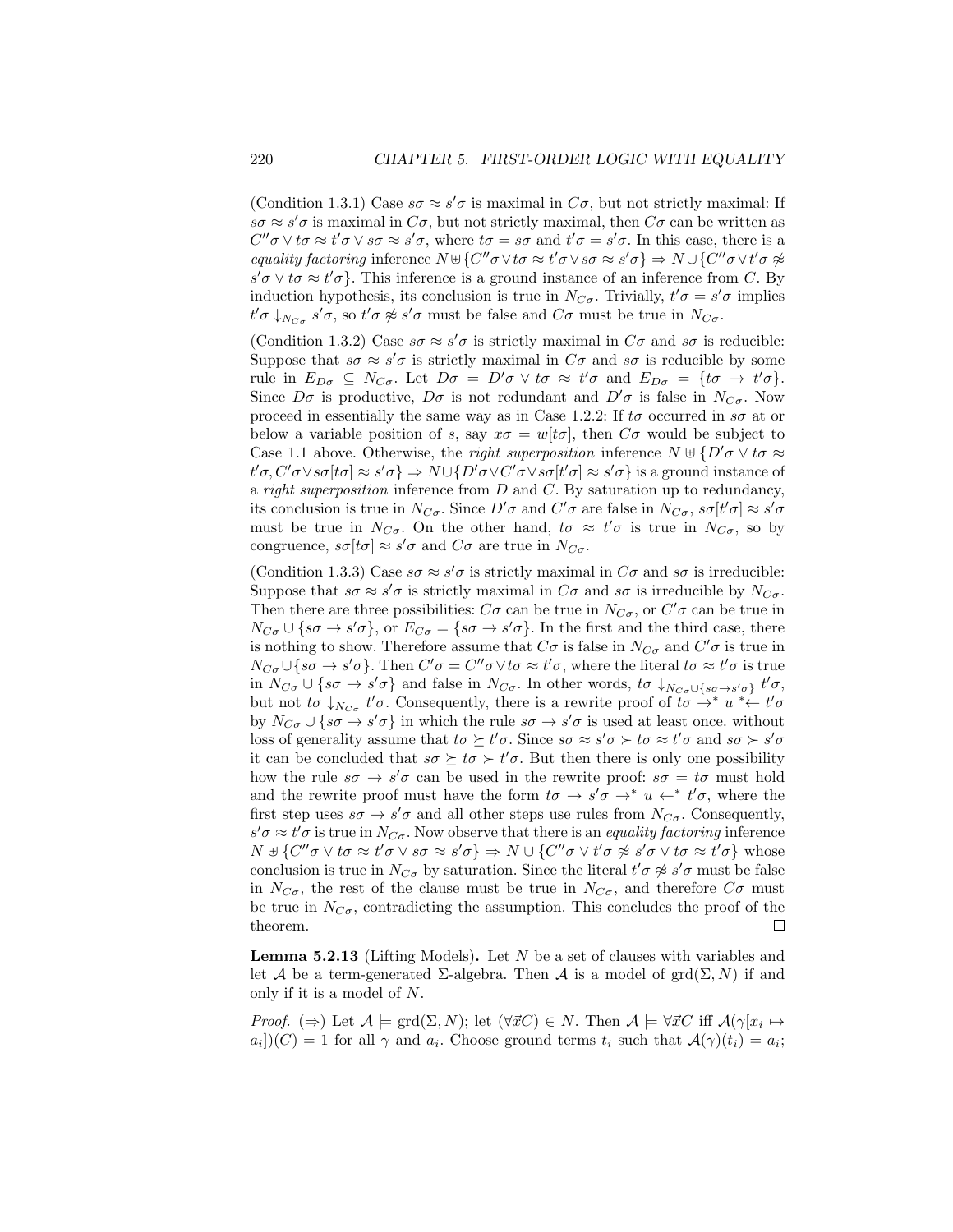define  $\sigma$  such that  $x_i\sigma = t_i$ , then  $\mathcal{A}(\gamma[x_i \mapsto a_i])(C) = \mathcal{A}(\gamma) \circ \sigma(C) = \mathcal{A}(\gamma)(C\sigma) =$ 1 since  $C\sigma \in G_{\Sigma}(N)$ .

 $(\Leftarrow)$  Let A be a model of N; let  $C \in N$  and  $C\sigma \in G_{\Sigma}(N)$ . Then  $\mathcal{A}(\gamma)(C\sigma) =$  $\mathcal{A}(\gamma \circ \sigma)(C) = 1$  since  $\mathcal{A} \models N$ .  $\Box$ 

Theorem 5.2.14 (Refutational Completeness: Static View). Let N be a set of clauses that is saturated up to redundancy. Then N has a model if and only if N does not contain the empty clause.

*Proof.* If  $\bot \in N$ , then obviously N does not have a model. If  $\bot \notin N$ , then the interpretation  $N_{\mathcal{I}}$  (that is,  $T(\Sigma, \emptyset)/N_{\mathcal{I}}$ ) is a model of all ground instances in  $\text{grd}(\Sigma, N)$  according to Theorem 5.2.12.3. As  $T(\Sigma, \emptyset)/N_{\mathcal{I}}$  is term generated, it is a model of N.  $\Box$ 

So far, only inference rules that add new clauses to the current set of clauses have been considered, corresponding to the Deduce rule of Knuth-Bendix Completion. In other words, derivations of the form  $N_0 \Rightarrow N_1 \Rightarrow N_2 \Rightarrow \dots$ , where each  $N_{i+1}$  is obtained from  $N_i$  by performing an inference from clauses in  $N_i$ . Under which circumstances can a clause during the derivation be deleted (or simplified)? Can additional clauses beyond the inferences be added?

**Definition 5.2.15** (Superposition Run). A run of the superposition calculus is a derivation  $N_0 \Rightarrow_{\text{SR}} N_1 \Rightarrow_{\text{SR}} N_2 \Rightarrow_{\text{SR}} \dots$ , so that

- 1.  $N_i \models N_{i+1}$ , and
- 2. all clauses in  $N_i \setminus N_{i+1}$  are redundant with respect to  $N_{i+1}$ .

For a run,  $N_{\infty} = \bigcup_{i \geq 0} N_i$  and  $N_* = \bigcup_{i \geq 0} \bigcap_{j \geq i} N_j$ . The set  $N_*$  of all *persistent* clauses is called the  $\overline{limit}$  of the run.

In other words, during a run a new clause may be added if it follows from the old ones, and a clause may be deleted, if it is redundant with respect to the remaining ones.

**Lemma 5.2.16** (Redundancy is Monotone). If  $N \subseteq N'$ , then red(N)  $\subseteq$  $red(N')$ .

**Lemma 5.2.17** (Redundant Clauses Do not Contribute). If  $N' \subseteq \text{red}(N)$ , then  $\mathrm{red}(N) \subseteq \mathrm{red}(N \setminus N').$ 

Proof. Follows from the compactness of first-order logic and the wellfoundedness of the multiset extension of the clause ordering.  $\Box$ 

**Lemma 5.2.18** (Redundancy is Monotone in Runs). Let  $N_0 \Rightarrow N_1 \Rightarrow_{SR}$  $N_2 \Rightarrow_{\text{SR}} \ldots$  be a run. Then  $\text{red}(N_i) \subseteq \text{red}(N_{\infty})$  and  $\text{red}(N_i) \subseteq \text{red}(N_*)$  for every i.

**Corollary 5.2.19** (Redundancy is Monotone Modulo Persistent Clauses).  $N_i \subseteq$  $N_* \cup \text{red}(N_*)$  for every *i*.